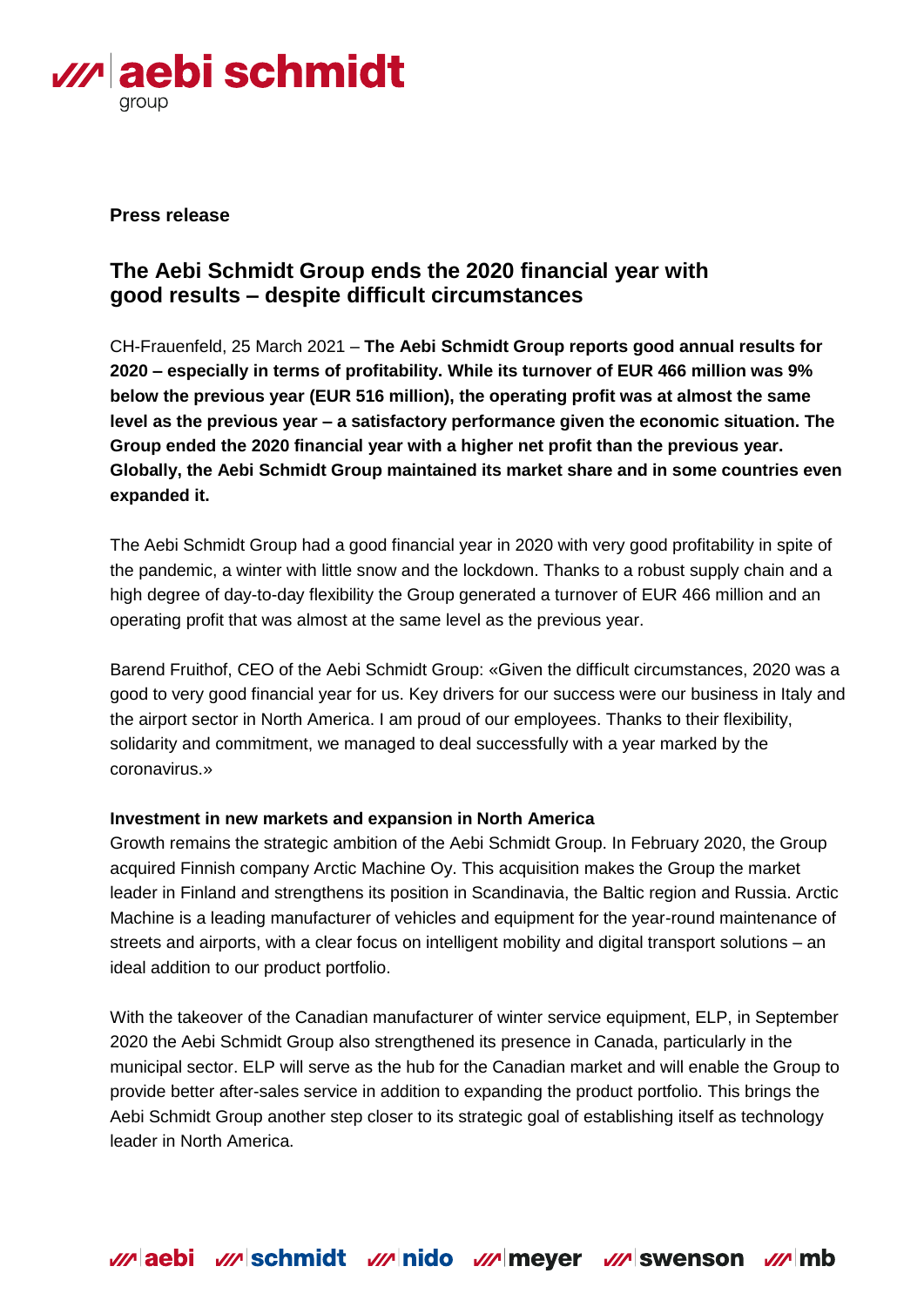

Work started on the construction of a new production hall at the plant in Chilton (Wisconsin) in August 2020. The 6,500  $m^2$  expansion will increase capacity in the airport division and create space for the manufacture of new products. Construction will be completed by mid-2021 and represents the largest individual investment in a plant for many years.

# **Autonomous driving at airports**

The Aebi Schmidt Group has reached a milestone in autonomous driving concepts for airports: The first of a total of three steps in its solution, the driver assistance system, successfully completed the acceptance process. Barend Fruithof: «We are hard at work on the next step towards autonomous driving at airports as we believe in a strong backlog and increasing demand in this area as soon as the situation eases.»

The Aebi Schmidt Group will publish its 2020 Annual Report at the end of April 2021.